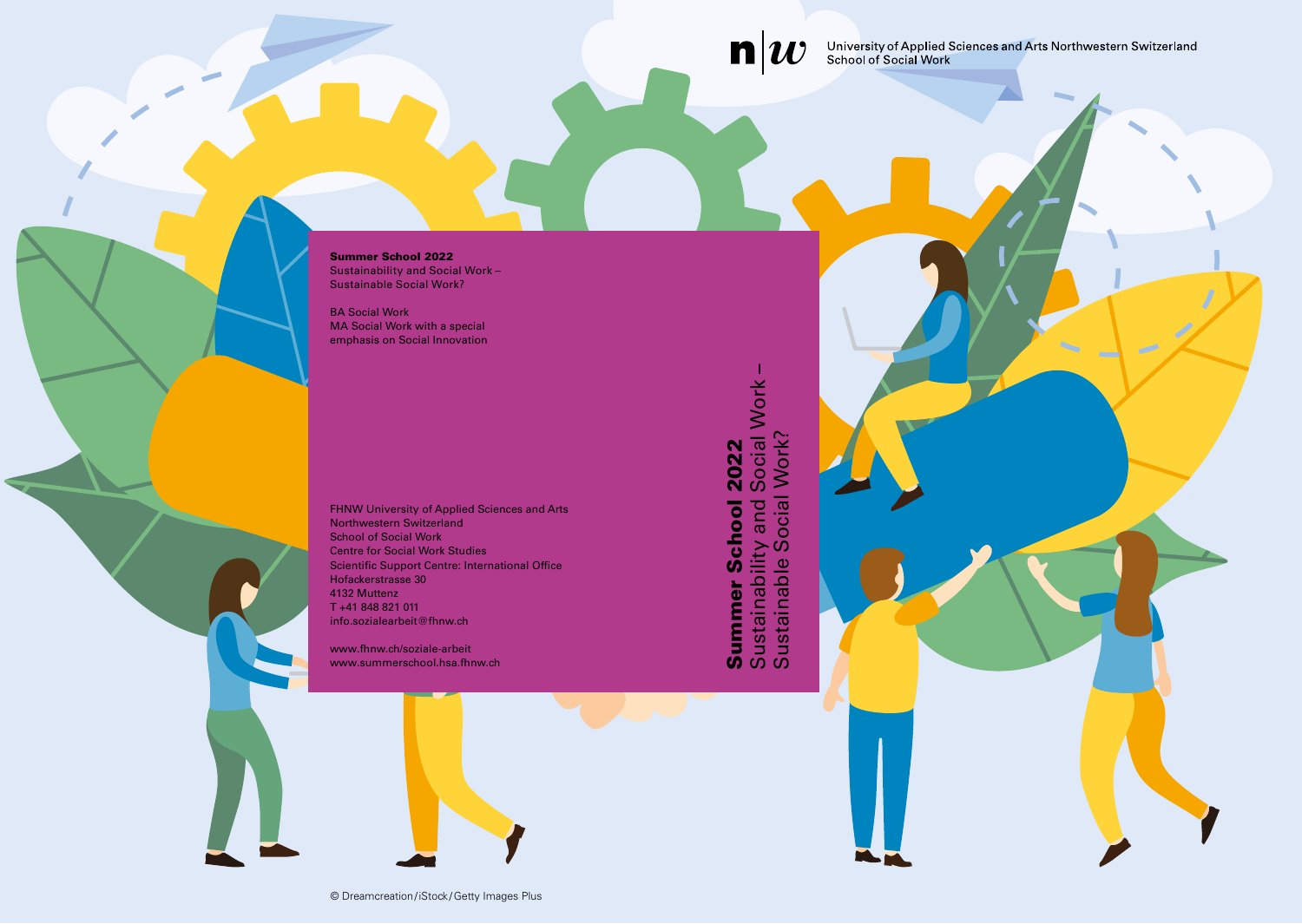|                     | page |
|---------------------|------|
| Introduction        | 3    |
| Programme           | 6    |
| Abstracts Lectures  | 8    |
| Workshops           | 12   |
| Lecturers           | 18   |
| Student Assessment  | 20   |
| Maps and Directions | 21   |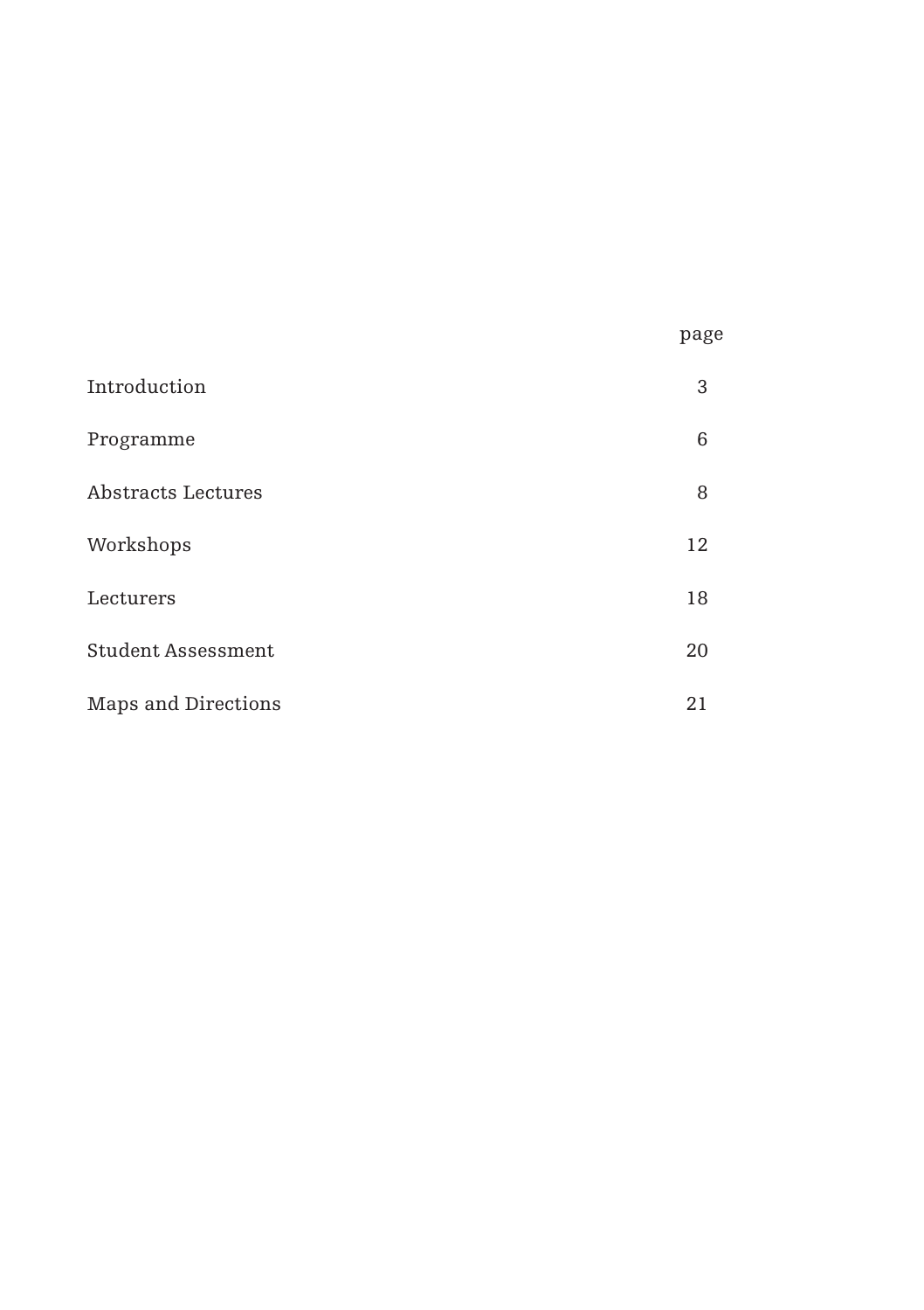# Welcome to International Summer School 2022

Dear students, dear colleagues

A very warm welcome to the international Summer School of the FHNW School of Social Work at the FHNW Campus in Muttenz from June  $7<sup>th</sup>$  to 10<sup>th</sup>, 2022.

We look forward to meeting you on site and online during these days to discuss and reflect a wide range of topics on sustainability which we consider as highly relevant for current Social Work practice.

The programme includes different perspectives, theoretical approaches and practice-oriented contributions, keynotes and workshops. These different formats should contribute to gain new knowledge, start in-depth discussions on the relevance of this knowledge for social work practice, improve our abilities for judgement and communication on those issues we see as highly relevant for Social Work practice as well as for Social Work discipline.

Students, researchers and lecturers from different European Universities are joining this event, which will be truly international and interdisciplinary, and we wish you a vital auf fruitful learning session during this week.

Again a very warm welcome and our very best wishes.

Thomas Geisen and Andreas Schauder School of Social Work FHNW University of Applied Sciences and Arts Northwestern Switzerland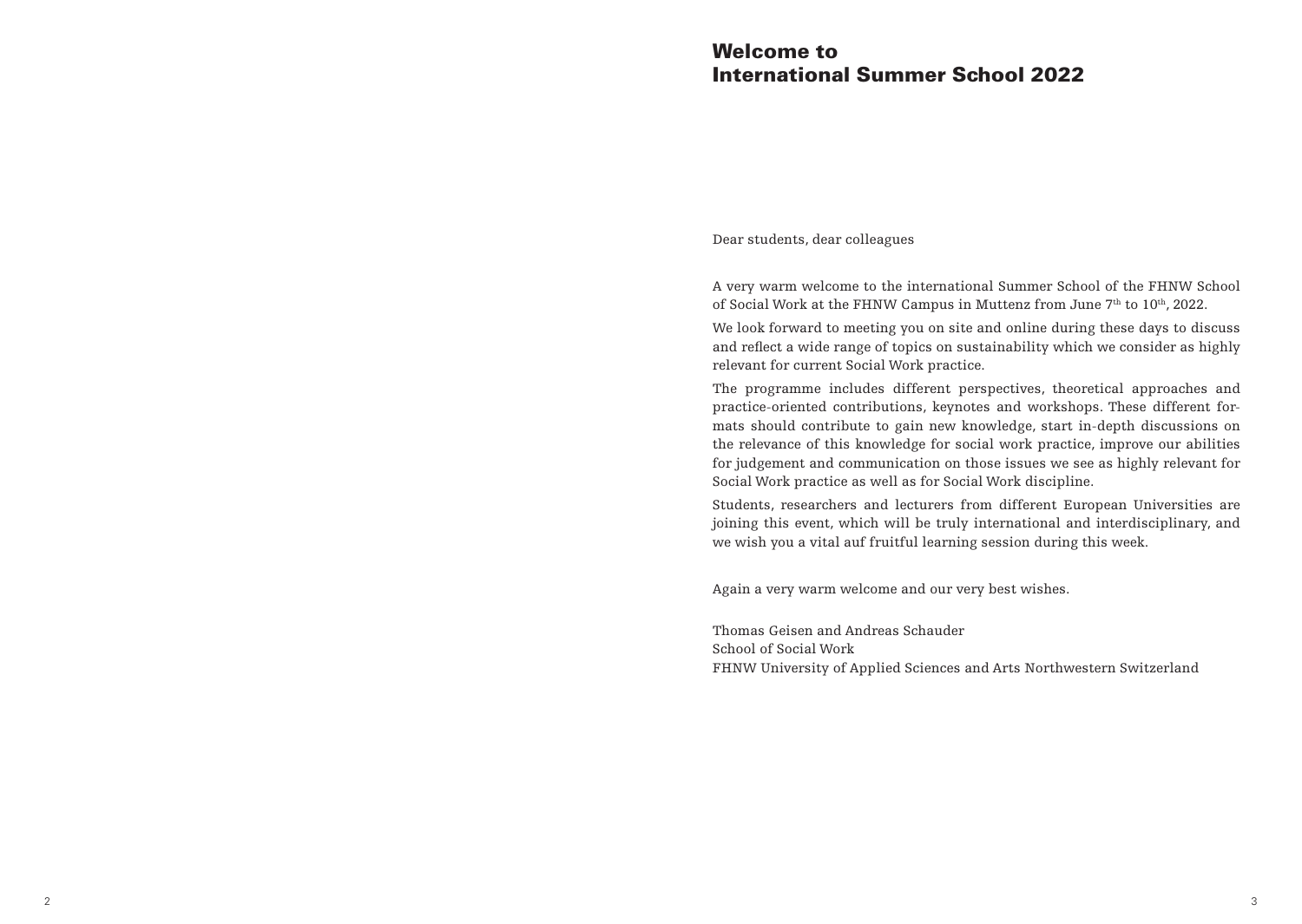# Social Work and Sustainability – Sustainable Social Work?

In 2015, the United Nations adopted the resolution «Transforming our world: the 2030 Agenda for Sustainable Development.» On behalf of all members, the UN issued a global call to end poverty and to promote human development. It also declared the need for a global commitment to an action plan aimed at protecting the planet and human beings. The UN's 17 Sustainable Development Goals (SDGs) include numerous targets that highlight the future challenges concerning the «5 Ps» of sustainability: People, Planet, Prosperity, Peace, and Partnership. The SDGs are without doubt the most important concept of global development and are based on a firm commitment to humanity, human rights, and environmental sustainability. The SDGs represent a global agenda for the next nine years, until 2030, which can only be achieved if all nations, professions, and individuals act together in a global network on the macro, meso, and micro level. «Social workers around the globe offer crucial professional insights that are urgently needed in these conversations and actions. Consequently it is essential that social workers take on the responsibility of active partnership in addressing the UN SDGs and advancing the discussions within and beyond these. Social workers should similarly participate in and contribute to the exchanges, and become developers, partners and implementers of the intended change process» (IFSW 2020).

However: What is the basic understanding of «sustainability»? And which approaches exist to find solutions to today's social, ecological, and economic challenges?

This Summer School module will explore basic statements about and predictions of sustainability. It will discuss the relevance of the paradigm of sustainable development for social work as a discipline and profession. It will consider the different international contexts, perspectives, challenges, opportunities, threats, and responsibilities of social workers and social agencies. We will examine the critical aspects, and also the apparent contradictions, of the SDG concept in various presentations and workshops. Other topics include different models of sustainability and innovative practices.

## **Key questions**:

- Which political, social, ecological, economic, cultural, and historical dimensions describe the idea of sustainability? Which models, theories, concepts, and understandings of «sustainability» exist?
- In which ways is the UN's approach to sustainability relevant to, or indeed significant for, professional social work?
- What about the interconnectedness of sustainability with the values and ethics of social work?
- Which roles do politics, communities, NGOs, and social workers play in terms of sustainability?
- Which models of and approaches to «social sustainability» have already been implemented and evaluated in the field of social work?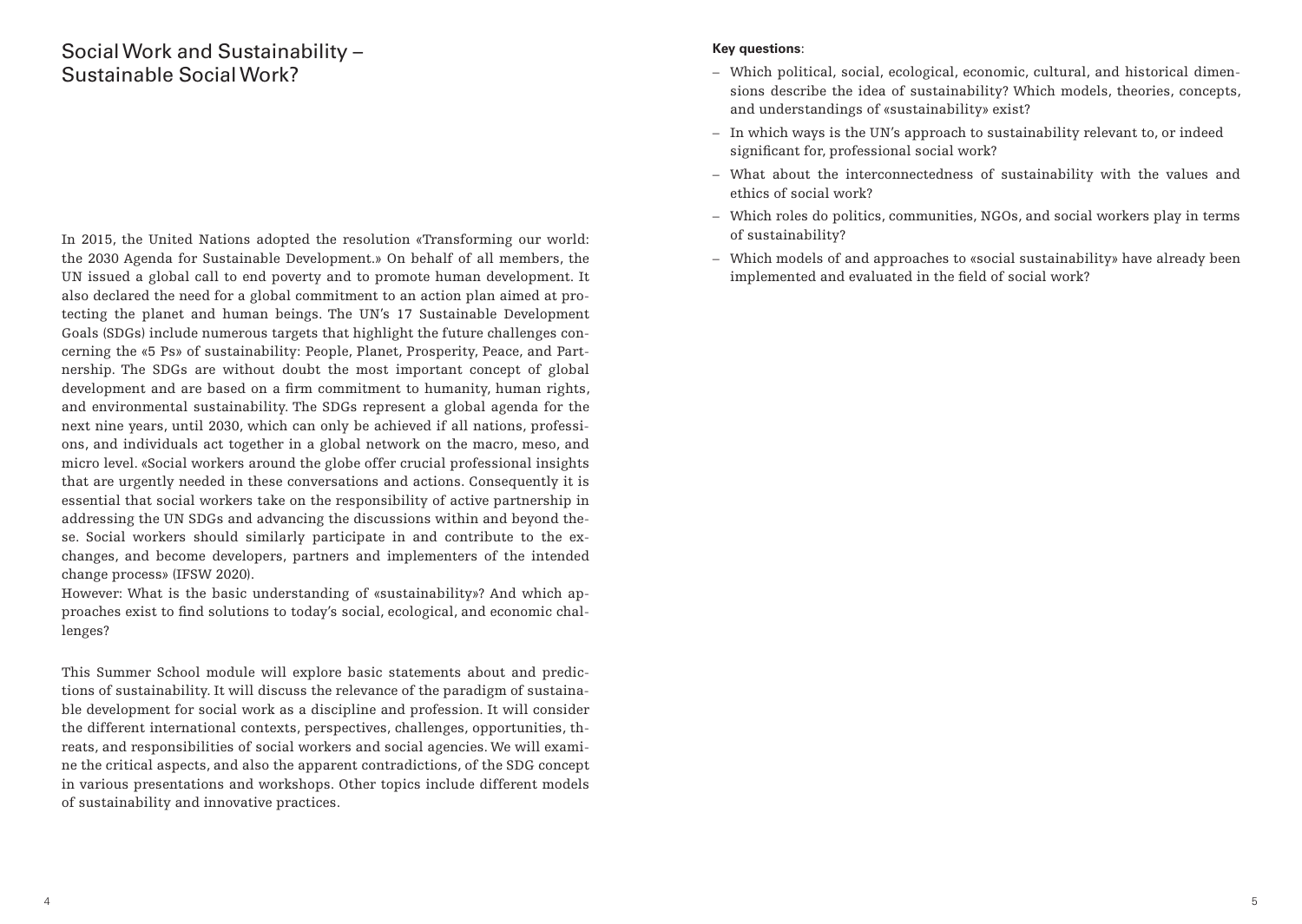| Tuesday, June 7th                                                                                                                                                             | Wednesday, June 8th                                                                                                                                                                                                           | <b>Thursday, June 9th</b>                                                                                                                                                                                                                                 | Friday, June 10th                                                                                                                                  |
|-------------------------------------------------------------------------------------------------------------------------------------------------------------------------------|-------------------------------------------------------------------------------------------------------------------------------------------------------------------------------------------------------------------------------|-----------------------------------------------------------------------------------------------------------------------------------------------------------------------------------------------------------------------------------------------------------|----------------------------------------------------------------------------------------------------------------------------------------------------|
|                                                                                                                                                                               |                                                                                                                                                                                                                               |                                                                                                                                                                                                                                                           |                                                                                                                                                    |
| <b>Welcome and Opening</b><br>Thomas Geisen / Andreas Schauder<br>Begrüssung Direktorin HSA FHNW<br>Agnès Fritze<br>Lecture 1<br>Raum 01.S.21<br>Swetha Rao Dhananka (HES-SO) | Lecture 3<br>Raum 01.S.21<br>Ingo Stamm (Finnland / Berlin)                                                                                                                                                                   | Lecture 4<br>Raum 02.0.18<br>Markus Wissen (Berlin)                                                                                                                                                                                                       | Lecture 5<br>Roger Green (Goldsmith University, UK)<br>Raum 01.0.07                                                                                |
| <b>Welcome Coffee</b>                                                                                                                                                         | Coffee                                                                                                                                                                                                                        | Coffee                                                                                                                                                                                                                                                    | Coffee                                                                                                                                             |
| World Café (MIRO)<br><b>Raum 01.S.21</b>                                                                                                                                      | <b>WS 1.1</b><br>Ingo Stamm Raum: 12.S.01<br><b>WS 1.2</b><br>Niina Pietilä (Metropolia University of<br>Applied Sciences, Finland)<br>Raum: 12.S.09<br><b>WS 1.3</b><br>Dorothee Schaffner und Maren Zeller<br>Raum: 12.S.17 | <b>WS 3.1</b><br><b>Markus Wissen</b><br>Raum: 12.S.01<br><b>WS 3.2</b><br>Katriina Rantala-Nenonen / Niina Pietilä<br>Raum: 12.S.09<br><b>WS 3.3</b><br>Swetha Rao Dhananka (HES-SO)<br>Raum: 12.S.17<br><b>WS 3.4 Heiko Löwenstein</b><br>Raum: 12.0.12 | <b>Whiteboard Poster Session (MIRO)</b><br>Raum: Multispace 07.S.11 / 07.S.14<br><b>Closing / Evaluation</b><br>Raum: Multispace 07.S.11 / 07.S.14 |
| Lunch                                                                                                                                                                         | Lunch                                                                                                                                                                                                                         | Lunch                                                                                                                                                                                                                                                     | <b>Farewell Coffee</b>                                                                                                                             |
| Lecture 2<br><b>Raum 01.S.21</b><br>Pat Cox (UK)                                                                                                                              | <b>WS 2.1</b><br>Michael von Kutzschenbach<br>Raum: 12.S.01<br><b>WS 2.2</b><br>Pat Cox / Roger Green<br>Raum: 12.S.09<br><b>WS 2.3</b><br>Niina Eloranta / Tuuli Häärä<br>Raum: 12.S.17                                      | <b>SWS (mit MIRO)</b><br>Räume: 12.S.01 / 12.S.09 / 12.S.17<br>Zus. Gruppenräume:<br>12.S.12/12.S.14/12.S.18                                                                                                                                              |                                                                                                                                                    |
|                                                                                                                                                                               |                                                                                                                                                                                                                               |                                                                                                                                                                                                                                                           |                                                                                                                                                    |

| <b>SuS</b>      |                                                                                                           |                                                                                                           |                                                                                                                                                                                                                                                                                                                                                                                                                                      |                   |
|-----------------|-----------------------------------------------------------------------------------------------------------|-----------------------------------------------------------------------------------------------------------|--------------------------------------------------------------------------------------------------------------------------------------------------------------------------------------------------------------------------------------------------------------------------------------------------------------------------------------------------------------------------------------------------------------------------------------|-------------------|
| Day             | <b>Tuesday, June 7th</b>                                                                                  | <b>Wednesday, June 8th</b>                                                                                | Thursday, June 9th                                                                                                                                                                                                                                                                                                                                                                                                                   | Friday, June 10th |
| $15:00 - 15:30$ | Coffee                                                                                                    | Coffee                                                                                                    | <b>Guided Tour</b>                                                                                                                                                                                                                                                                                                                                                                                                                   |                   |
| $15:30 - 17:00$ | SWS (mit MIRO)<br>Räume: 12.S.01 / 12.S.09 / 12.S.17<br>Zus. Gruppenräume: 12.S.12 / 12.S.14 /<br>12.S.18 | SWS (mit MIRO)<br>Räume: 12.S.01 / 12.S.09 / 12.S.17<br>Zus. Gruppenräume: 12.S.12 / 12.S.14 /<br>12.S.18 | Hans Schäppi: "Multi Watch -<br>critical perspectives on multi-<br>national companies in a global<br>perspective"<br>$\overline{2}$<br>Andreas Schauder: "Social city-<br>walk and sustainability in Basel"<br><b>Overall Cooperation for Inclusive</b><br>Work: "Sustainability in construc-<br>tion and architecture, construction<br>components and exchange service,<br>and workplace integration and<br>employability in Basel" |                   |
| $17:00 - 19:00$ |                                                                                                           | Apéro im Blaukreuz Muttenz                                                                                | 18:00 Dinner for Speakers                                                                                                                                                                                                                                                                                                                                                                                                            |                   |

Lecture (there can be additional lectures defined in a WS slot, also parallel ones)<br>WS = Workshop (there can be up to 3 parallel WS in a slot, total: 12WS)<br>SWS<br>PS = Poster Session<br>WoC = World Café<br>CIT = Guided Tour

--SDG: Sind alle abgedeckt? Digital und analoge Durchführung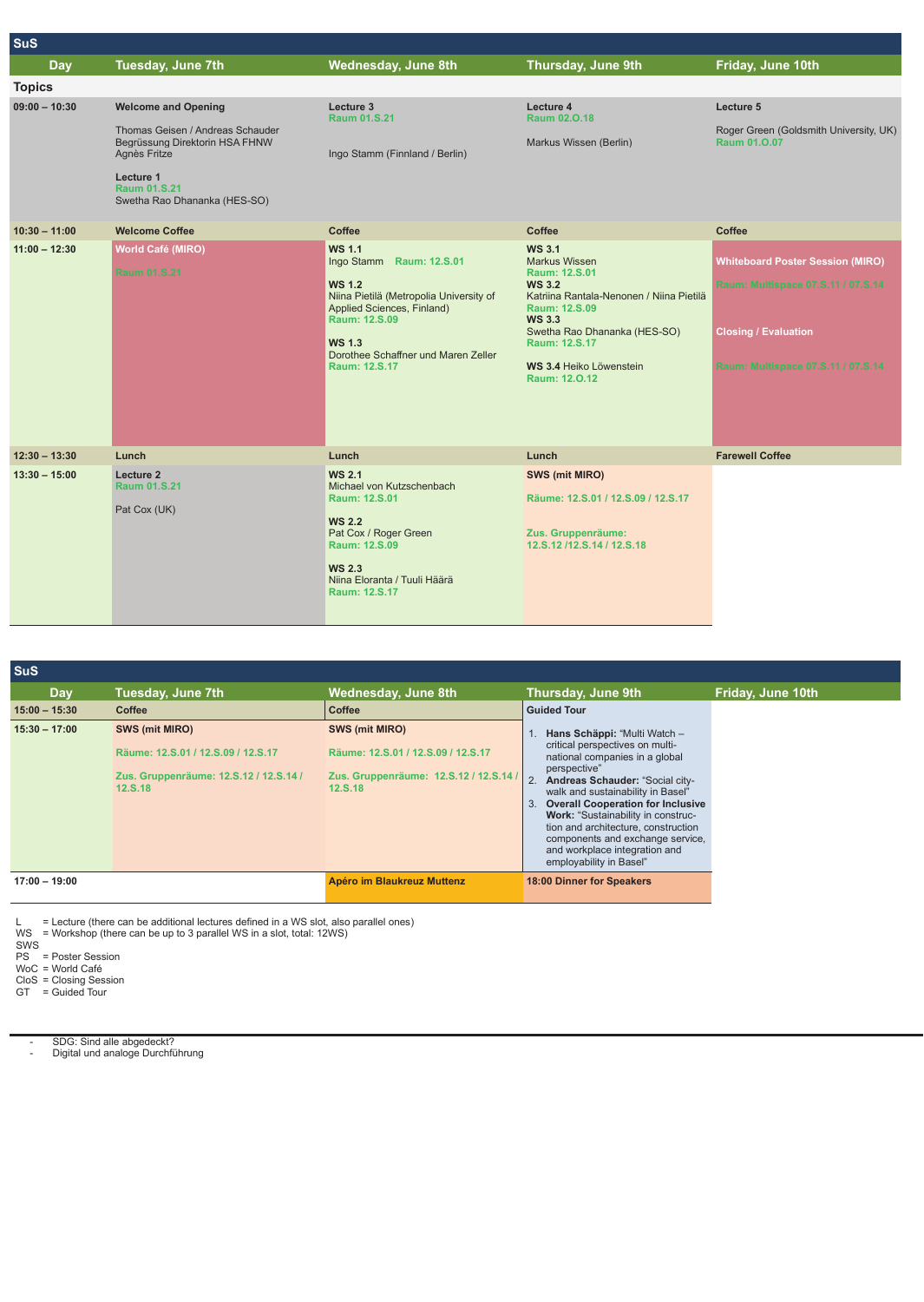## **Abstracts Lectures**

## **Lecture 1: Swetha Rao Dhanaka (Switzerland) The Role of Social Work in Advancing the SDGs Globally and Locally**

The science for achieving sustainable development goals presents four key affirmations relevant to social work: 1) The climate crisis will affect vulnerable populations most, even though they contribute least to pollution. 2) Failing a radical transformation of key societal systems (governance, economy and finance, individual and collective action, science, and technology), the SDGs cannot be achieved. 3) New partnerships are key to building adequate adaptation responses and measures. 4) There is no global without the local. SDGs need to be made sense of locally to contribute to their advancement regionally and globally.

These challenges reposition social work and redefine its field of action, as it contributes to achieving sustainability in three ways: First, by appropriating sustainable development as a "raison d'être" in face of the current environmental and social crisis. Second, by promoting and facilitating participation and bottom-up processes aimed at interpreting the SDGs locally by articulating policy frameworks. And third, by co-shaping adaption responses and measures to facilitate an ecological transition.

Drawing on recent research, advocacy efforts and illustrative case studies, this talk discusses some of the obstacles to "greening" social work. It also explores the opportunities and relevance of social work skills, expertise and interdisciplinary engagements to make a significant contribution to advancing the SDGs.

## **Lecture 2: Pat Cox (United Kingdom)**

**Sustainability, migration and social work education: how might we start to change?**  Still six years after the call from the United Nations for a global commitment to protect the planet and human beings through the agenda of the Sustainable Development Goals (SDGs, 2015), a significant amount of social work scholarship addresses subjects which are discrete (individually separate and distinct). For example, topics such as re-evaluating theoretical perspectives (Houston and Swords 2021) and highlighting neoliberal commodification of the profession (Rogowski 2021) are (my emphasis) important to us all; however, often Bendell's (2018) concept of "implicative denial" - an absence of consideration for major encompassing concerns – comes to mind. It appears that in some nations of the global north social work as an academic discipline and profession does not consider sustainability as a core issue for practice and for education. The challenges for social work as an academic discipline and profession in the context of global experiences engendered by COVID 19 (Garrett 2021), are how to make sustainability a core concern, and how best to respond? Such challenges interconnect with social work values and ethics; social work education. The familiar patterns of "adding in…" (for example, adding in sustainability to social work research), or "bolting (sustainability) onto…" (existing social work specialisms) will not serve for much longer. However, it must be acknowledged that devolvement of accountability to individuals, together with concrete realities in organizations, and responsibilisation in many nation-states (Rose, 1998) reinforce both disciplinary and national mentalities, rendering "looking across" and developing frameworks which are more encompassing, such as thinking and acting internationally, difficult to conceive of. Applying the concept of intersectionality (Crenshaw 1991; 2015; Hill Collins and Bilge, 2020) and that of ambivalence (Mergner 1995) the author explores, examines and reflects upon some of the challenges in making sustainability one of social work education's core concerns.

## **Lecture 3: Ingo Stamm (Finland)**

### **Sustainable Social Work: the "True Nature" of Social Work?**

Sustainability, Environmental Concerns and the Climate Crisis In recent years, sustainability, environmental concerns and the climate crisis have slowly entered the major discussions in the field of social work worldwide. These debates have led to a new ecosocial paradigm in social work that is gaining visibility at social work conferences, in publications and in social work curricula. In some parts of the world, the approaches of ecosocial work are based on the increasing incidence of natural disasters, while in others they stem directly from the climate crisis and the climate movement. However, many questions remain open. Is there a specific social work concept of sustainability? Should social workers mainly focus on social sustainability? What does the ecosocial paradigm imply and what does it mean for social work ethics? I will address these questions and provide an overview of current discussions. Another focus will be the role of social work practice. Recent empirical studies on social work practice and its relationship to the natural environment and sustainability have shown that practitioners are aware of the threats of the climate crisis. They clearly identify a negative impact for social work clients and see the need for sustainable changes to society. At the same time, however, many professionals express doubts about the direct relevance of their daily practice. The reasons might be scarce resources, an assumed lacking mandate by society as well as by clients, or lacking knowledge and skills regarding the environmental dimension of social work. Neither of these concerns should be taken lightly. However, regarding the question whether the environmental crisis and sustainability are relevant concerns for social work, one can refer to the third mandate of social work. Scholars are increasingly calling for social work to expand the political mandate it gives itself to include the environmental dimension of social problems.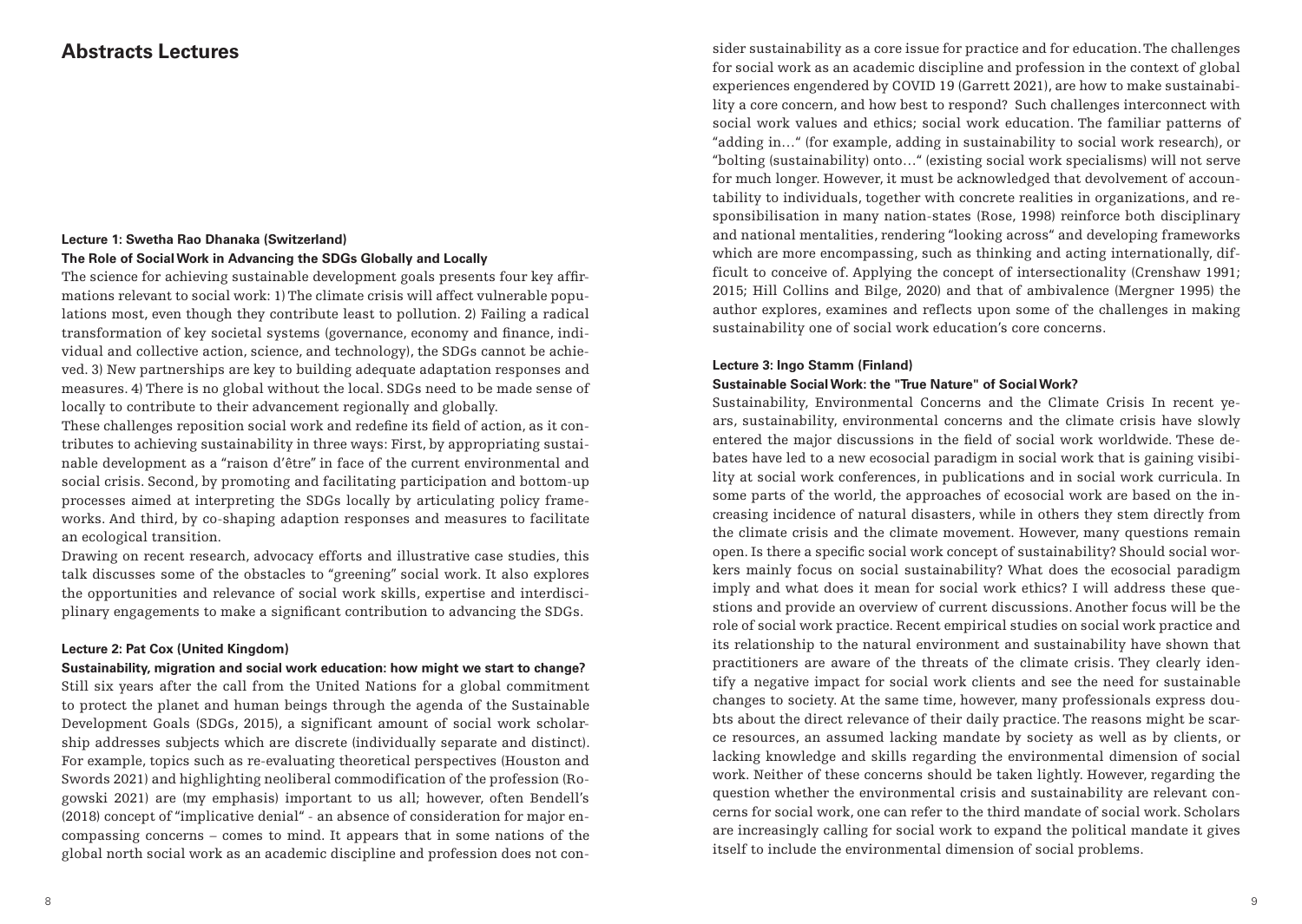### **Lecture 4: Markus Wissen (Germany)**

## **Imperial mode of living. Contradictory developments and emancipatory approaches in the current crisis**

The imperial mode of living consists of patterns of production and consumption that stabilise and reproduce themselves through externalising their socioecological costs in space and time. The aggravating ecological crisis, however, has demonstrated that externalisation opportunities are becoming increasingly restricted. Resource conflicts are intensifying, and catastrophic events are becoming part of everyday life also in the global North. The resulting crisis of the imperial mode of living is countered by strategies of an ecological modernisation such as the European Green Deal. Furthermore, authoritarian approaches seeking to safeguard an unsustainable wealth model for the few have grown stronger. On the other hand, however, there are increasing initiatives to promote alternative society-nature relations, social equality and democracy. The presentation and the accompanying workshop will address these contradictory developments as well as discuss the chances of emancipatory approaches in the current crisis.

## **Lecture 5: Roger Green (United Kingdom) Working for sustainability. Re-framing community resilience by moving from**

### **adaption to confrontation.**

This presentation examines the role of working with communities in tackling the many political, socio-economic, and material circumstances that confront them, for example, communities experiencing poverty and social isolation, insufficient or no secure housing for their needs, becoming a refugee/migrant, having little or no voice in how their communities are shaped, and limited or no adequate political representation. Within this context it will also highlight some of the wider challenges that social workers, community workers and others who work with communities also face, including, the impact of the global COVID pandemic with the severe inequalities it has exposed and a neo-liberal economic order. It will argue that given these challenges and their impact on the communities, we engage, with the "traditional" community role has centred on helping them to "adapt", to change to meet the challenges they face, in short, to become more "resilient". In critiquing this "adaption" approach I will argue that the majority of community activities we undertake are alongside the communities of the poor, the dispossessed, the excluded, religious groups, the illiterate, and the disenfranchised. It will present a praxis that has a political analysis, theoretically positioned from a Gramscian perspective challenges the structural economic conditions and political interests that continually create, recreate and perpetuate the social injustice, discrimination and massive inequalities these communities continually face. That seeks pathways in building wider local, national and global alliances and coalitions with, for example, social movements such as Black Lives Matter, Extinction Rebellion and other forms of "new" progressive political representation. The presentation concludes with a so "what is to be done", a call for a community role that builds a "critical community resilience", that is not "neutral", that "taking sides" is seen as a fundamental requirement of our role in supporting communities in taking action to change their social, political and material circumstances.l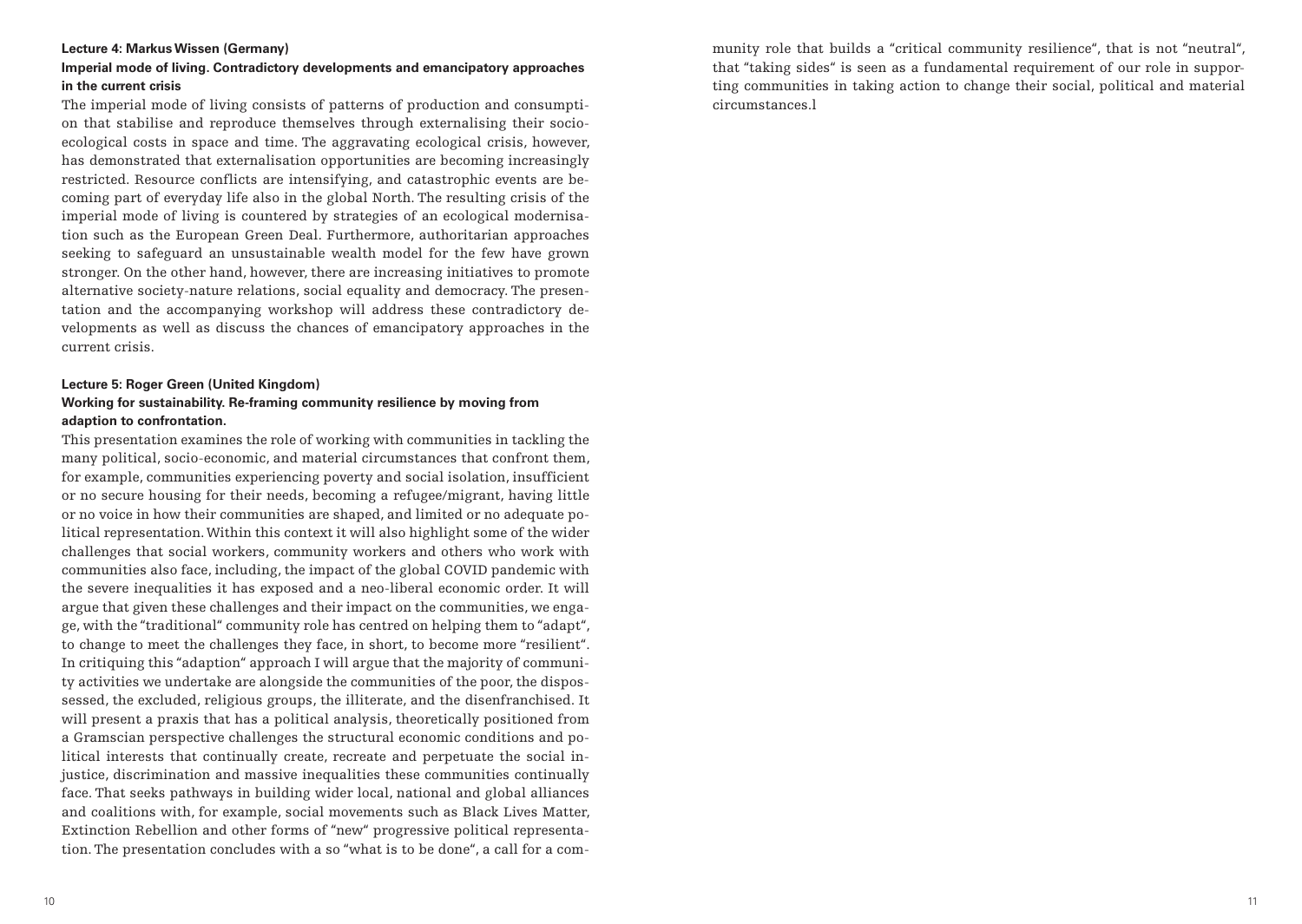## **Workshops**

## **Wednesday, June 8th 2022, 11:00 am – 12:30 pm**

## **Workshop 1.1: Ingo Stamm (Finland)**

## **Sustainability and Social Work Practice: Roles, Understandings and Developments**

This workshop will discuss different understandings of sustainability and its various roles in social work practice. The session is open to all fields of social work and various societal levels. Participants, whose contributions will take centre stage, are invited to report, reflect on and discuss their experiences and understandings of sustainability against their personal background. After a round of introductions, we will form small discussion groups and share the main findings in the subsequent forum. Discussions will be complemented by a brief presentation of current social work research at the interface between the natural environment, sustainability and social work practice as well as of existing field projects. The workshop aims to collect good practice examples, to raise awareness of helping and hindering factors in the daily work of social workers and to develop ideas for future (sustainable) social work practice.

#### **Workshop 1.2: Niina Pietilä (Finland)**

## **Multiprofessional Co-operation and Building Social Sustainability**

At the heart of social sustainability lie social justice, improving well-being and halting the negative trends of intergenerational development. In addition to inclusive social policies and legislation, feasible methods need to be developed for everyday social work.

Multiprofessional co-operation has been one strong solution, especially when addressing and seeking to solve complex problems. The advantage of multi-professional co-operation is that it takes into account the client's life situation as a whole and brings together an otherwise fragmented service network. Multiprofessionalism enables finding shared solutions. However, different professional groups working together does not guarantee that clients receive good service or that participation increases.

Metropolia University of Applied Sciences together with the Faculty of Medicine of the University of Helsinki has organized a course on multiprofessional co-operation. The workshop will present the programme in more detail and consider how the multiprofessional training included in studies can increase the social sustainability of clients' lives. Key questions: What kind of working methods are used in social work to support or develop social sustainability? How to ensure that working in the social sector is socially sustainable?

## **Workshop 1.3: Dorothee Schaffner and Maren Zeller (Switzerland) Interconnecting Sustainability and the Social Pedagogical Concept of Education**

The fourth SDG of the UN 2030 Agenda will serve as a starting point for discussion. It aims to "ensure inclusive and equitable quality education and to promote lifelong learning opportunities for all." First, the goal to provide "Quality Education" focuses primarily on structural access to education. Examining these aims more closely from a social work/social-pedagogy perspective raises a central question: What core concepts of education and learning enable pursuing the idea of social sustainability? At first glance, at least three core concepts can be identified: (1) a mainly school-focused approach of education and certificates (e.g. goals 4.1 and 4.3); (2) a general approach of knowledge acquisition and the paradigm of lifelong learning (e.g. goals 4.4 and 4.6); (3) a rather broad understanding of learning about the self and its relationship with others and the world (e.g. goal 4.7).

To contextualize the discussion, the workshop will focus on children and young people growing up in residential care settings. By analyzing their biographies and pathways, we would like to discuss the linkage between the different core concepts of education and learning. The key questions are: What kind of structural conditions are necessary to ensure sustainable education and learning processes especially in the context of residential care? How can (future) social workers/social pedagogues encourage learning processes that encompass the idea of social sustainability?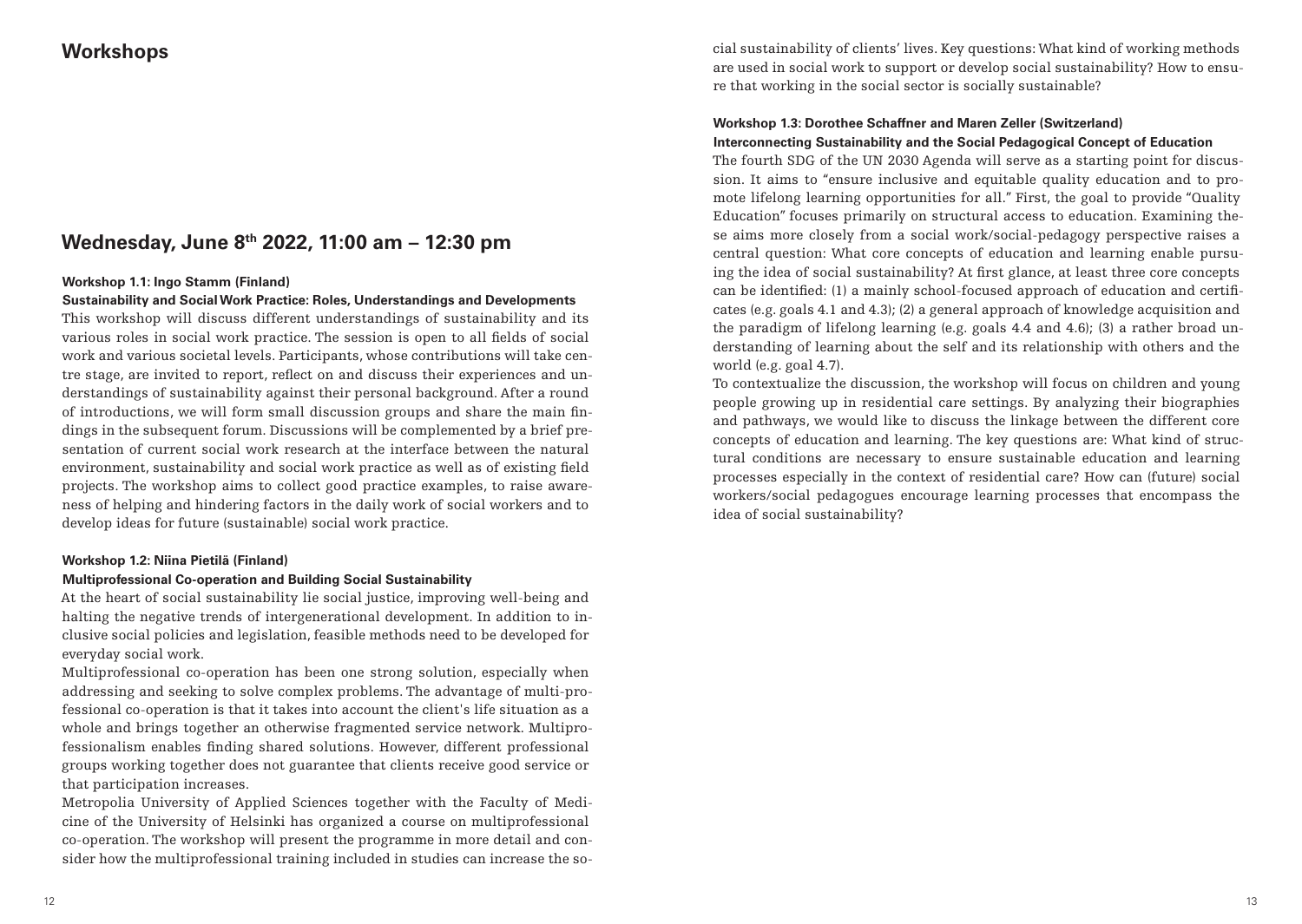## **Wednesday, June 8th 2022, 1:30 pm – 3:00 pm**

### **Workshop 2.1: Michael von Kutzschenbach and Ananda Wyss (Switzerland) The Role of Business and Business Model Innovation in Transitioning to a More Sustainable World**

Transitioning towards a more sustainable world represents a paradigm shift, where the comprehensive way we look at the world, and where the frameworks and assumptions that have supported us in the past, are revealed and challenged. This sets the stage for transformative change to unfold.

Business significantly impacts societies, ecosystems and everyday life. As much as we depend on business for our goods, services and even livelihoods, its activities and practices can have major repercussions for the social and environmental contexts in which they are embedded. In light of broader societal changes and mounting social, environmental and economic pressures, views on the role of business in shaping the future and thus also sustainability are shifting. What role will and should companies play in shaping our common future for economically healthier, environmentally friendlier and socially more balanced modes of production and consumption?

This workshop explores the role of businesses in relation to sustainability from multiple viewpoints. Key questions: Why business is important for the transition to a sustainable world? What role can business play in changing the course of our world towards sustainability? What do we expect from successful business and how are these expectations shaping its management? How can business assume a more positive role, one that moves from merely avoiding harm to doing good and contributing to social and environmental justice? How might businesses proactively transition to sustainability in their immediate context, together with other actors, and link these to internal business transitions?

#### **Workshop 2.2: Pat Cox & Roger Green (United Kingdom)**

The workshop is based on the topics adressed in the keynote-presentations of Pat Cox and Roger Green.

## **Workshop 2.3: Niina Eloranta, Tuuli Häärä and Laura Hyytiä (Finland) Teaching Sustainability**

Sustainability and sustainable development are global issues and affect people of all ages. According to the UN's sustainability goals, one common goal is to attain peace and prosperity for people and the planet, now and in the future. Our future is determined by how people and societies function and make choices in daily life.

The city of Helsinki's education division has developed a sustainability model to address these issues and to teach children about sustainability. The model is known as the "fox model": seven fox characters support children in learning about sustainable development as well as how to achieve a sustainable future. Innovation, creativity and play are encouraged by children engaging with every fox and its story to explore a phenomenon related to sustainability, such

as biodiversity, climate change, circular economy, exploratory learning and comprehensive competences.

Our workshop offers participants the opportunity to learn about teaching sustainability and to discuss and reflect on the possibilities of social work in early education. It introduces and presents a particular approach to sustainability learning in early childhood education. Key questions: Which models, theories, concepts and understandings of "sustainability" exist? Which roles do politics, communities, NGOs and social workers play in terms of sustainability? Which models of and approaches to "social sustainability" have already been implemented and evaluated in the field of social work?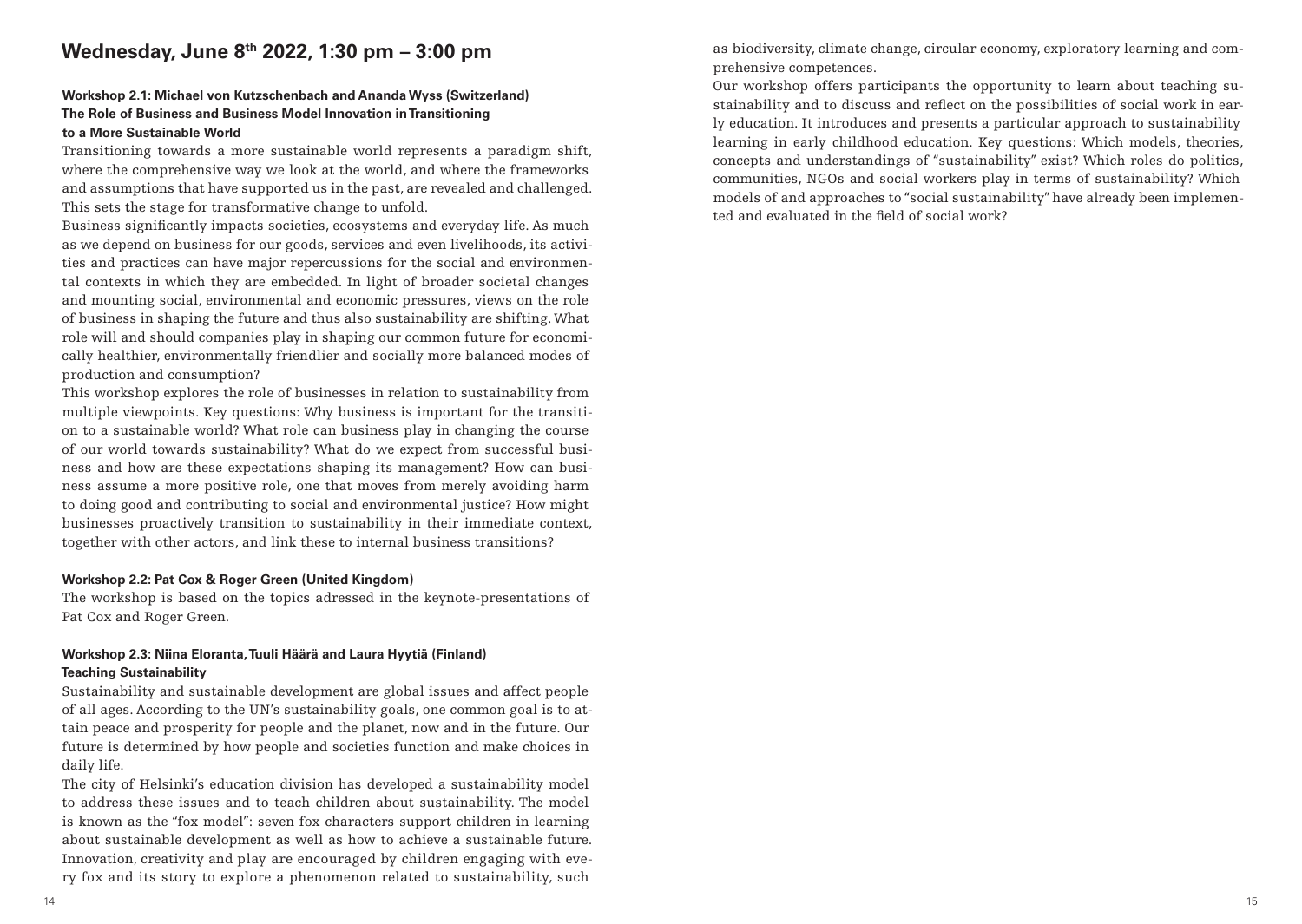# **Thursday, June 9th 2022, 11:00 am – 12:30 pm**

## **Workshop 3.1: Markus Wissen (Germany)**

The workshop is based on the keynote presentation of Markus Wissen.

## **Workshop 3.2: Katriina Rantala-Nenonen and Niina Pietilä (Finland) HyMy Village: Well-Being and Health Services Promoting Sustainable Living in Helsinki Citizens**

Our topic is linked to two key questions: Which roles do politics, communities, NGOs and social workers play in terms of sustainability? Which models of and approaches to "social sustainability" have already been implemented and evaluated in the field of social work?

The social ecological crisis requires a transition towards a sustainable society. Social work is challenged to continue to value the principles of social justice, because a more equal society is an integral part of sustainable development (Peeters 2012; Matthies et al. 2020.) According to Finnish ministries, sustainability means continuous and guided societal change, globally and locally, where the aim is to provide good living opportunities. The environment, citizens and the economy need to be equally considered in decision-making and in activities.

This workshop presents the multidisciplinary learning and development environment at the heart of the social and healthcare degree programmes offered at Metropolia University of Applied Sciences, Finland. The well-being and health services of HyMy village create an authentic learning environment in which students can practice with service users under the guidance of teachers. All persons without a referral are welcome at HyMy village. Co-creation is a positive approach for creating a sustainable future. We will address the role of social work in developing practices and services together with people with partial working abilities and mental health problems in a multidisciplinary context.

#### **Workshop 3.3: Swetha Rao Dhanaka (Switzerland)**

## **Contaminated Communities: Social and Environmental Perspectives**

Contaminated communities are ones living or working near identified sources of pollution. These communities bear the brunt of the ill-governance of waste and pollution, as well as face impoverishment in terms of health, income and community structure. This workshop will use concrete case studies to identify mechanisms and pathways of contamination, institu-tionalized irresponsibility, the logics of capital and the impacts on communities. We will then further reflect on ways that social work knowledge, methods and skills can help to address these identified mechanisms and challenges. The future of social work will need to increasingly address complex issues where social and environmental dynamics intersect and are played out as local challenges with international pressures. This workshop will highlight the importance of strengthening the social work skills base that enables lateral thinking and that fosters interdisciplinary collaborations, agency and alliances at local and global levels.

## **Workshop 3.4: Heiko Löwenstein (Germany)**

**Let's Create Value – For Wellbeing, Sustainable Development and Social Innovation** Social work discourses are dominated by conceptions of economization as the regulation of the provision and delivery of professional services through the allocation of (artificially) scarce resources. Sometimes this fact is endorsed as a means of responsible budgeting (Kleve 2015), whereas sometimes it is sharply criticized as marketing and selling out social work (Seithe 2015). However, the majority accepts it unconditionally as a necessary given and perpetuates it uncritically.

In contrast, social work progressively co-designing economic discourses as a socio-political actor equipped with management competence has potential. Concretely, this approach involves two changes of perspective:

1. Social work must and should therefore no longer be content with scarce resources. Rather, it is called upon to justify the provision of resources in macroeconomic terms, e.g., by allowing investments to be financed through public debt without having to run the risk of hyperinflation as long as they are sustainable (Dimke & Höfgen 2021).

2. This would mean that a change of perspective away from scarce resources to the acquisition of resources would also involve a second shift: from social work that costs money to social work that generates sustainable value for national economies and social/cultural value for societies.

Consequently, determining value as social and sustainable must include the addressee perspective, so that change – also economic change, as I argue – can be evaluated as real social innovation (Parpan-Blaser 2011). To take a robust position between macroeconomic discourses and the client mandate, independent social work research able to capture the processes of "continuously creating social space and time" (White 2008: 6) is crucial

This workshop (1) theoretically and empirically derives and discusses several key claims about determining value, and (2) relates these to developments in the Federal Republic of Germany to explore comparable developments in other European countries.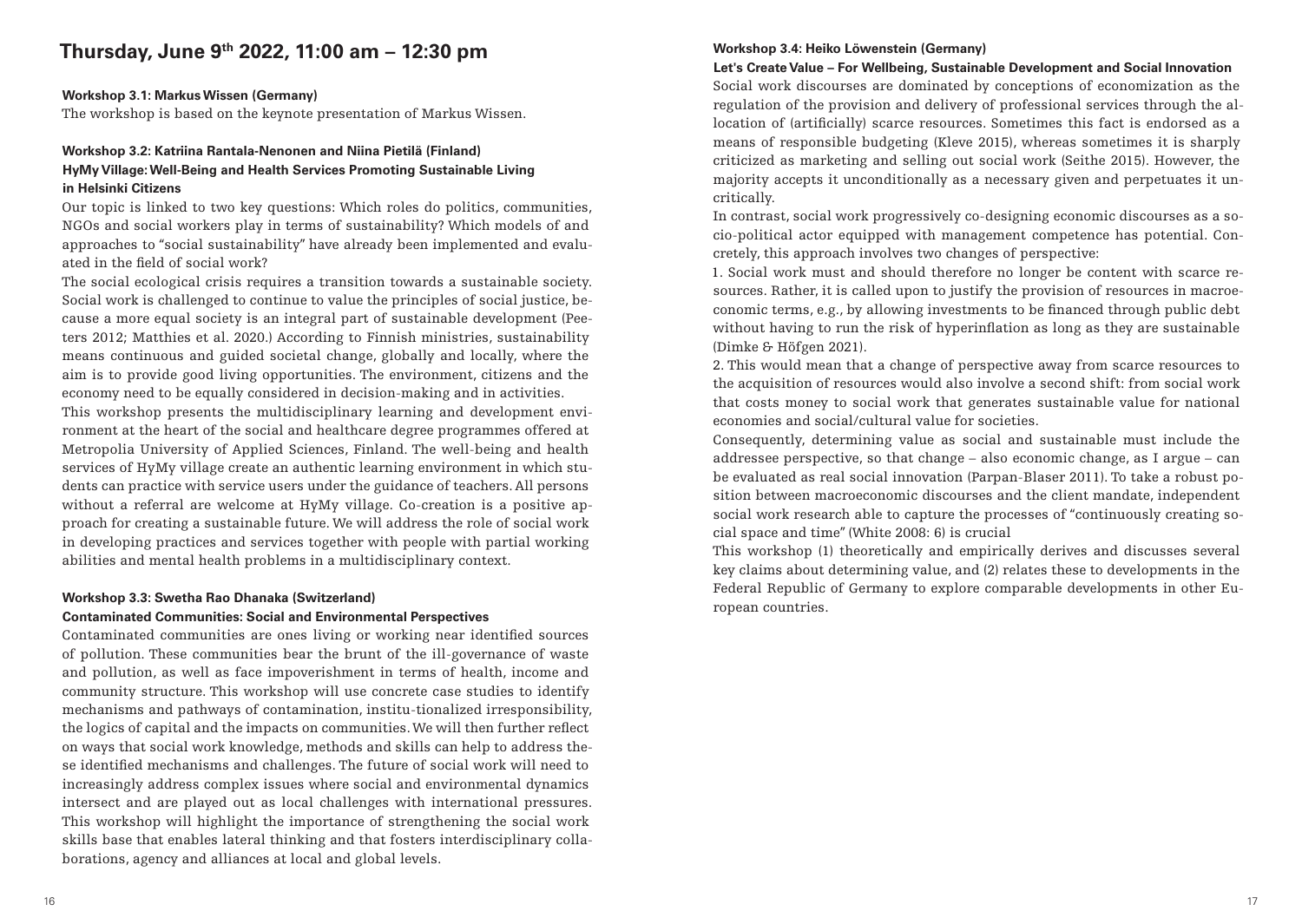## **Lecturers**

**Pat Cox** is an Affiliate Member of the MIDEX Research Centre, University of Central Lancashire UK, and former Reader in Social Work and Social Justice. Previously she worked for several years as a child protection social worker and team manager. Contact: patcox948@gmail.com

**Swetha Rao Dhananka** is professor of social work (University of Applied Sciences and Arts, School of Social Work Fribourg). She is also the main representative of the International Federation of Social Workers to the United Nations in Geneva. Contact: swetha.raodhananka@hefr.ch

**Niina Eloranta,** Master's student, Metropolia Helsinki Contact: niina.eloranta@metropolia.fi

**Thomas Geisen,** FHNW School of Social Work, contact: thomas.geisen@fhnw.ch

**Roger Green:** Visiting Research Fellow, Centre for Urban and Community Research, Goldsmiths, University of London, UK. And Visiting Academic, Kenyatta University, Nairobi, Kenya. Previously Director, Centre for Community Engagement Research, Goldsmiths, University of London, UK. Contact: roger.green@gold.ac.uk

**Tuuli Häärä,** Master's student, Metropolia Helsinki Contact: tuuli.haara@metropolia.fi

**Laura Hyytiä** has a Bachelors Degree in Social Services from Diak University of Applied Sciences 2008 and is currently working on her Master's Degree on Social Services at Metropolia University of Applied Sciences 2021-present. She is currently head counsellor at reception unit for young people, City of Helsinki, 2020-present. Other work experience: Counsellor for foster families and counsellor in a child caring institution intensive unit. Contact: laura.hyytia@metropolia.fi

**Michael von Kutzschenbach,** Institute of Management, University of Applied Sciences and Arts Northwestern Switzerland, School of Business Contact: michael.vonkutzschenbach@fhnw.ch

**Heiko Löwenstein** is a professor at Cologne Catholic University of Applied Sciences, Germany. Contact: h.loewenstein@katho-nrw.de

**Niina Pietilä** (licenciate in social sciences) is a senior lecturer at Metropolia University of Applied Sciences. She teaches social sciences and social work to BA and MA students. She also leads the Master's degree programme**.** Contact: niina.pietila@metropolia.fi

**Katriina Rantala-Nenonen** is a senior lecturer at Metropolia University of Applied Sciences. She teaches social sciences to BA and MA students and works in national and international projects on social services and education. Contact: katriina.rantala-nenonen@metropolia.fi

**Dorothee Schaffner** is a professor of social work at FHNW School of Social Work, University of Applied Sciences and Arts, Northwestern Switzerland. Contact: dorothee.schaffner@fhnw.ch

**Andreas Schauder,** FHNW School of Social Work, University of Applied Sciences and Arts, Northwestern Switzerland. Contact: andreas.schauder@fhnw.ch

**Ingo Stamm,** postdoctoral researcher (part-time) at the University of Jyväskylä / Kokkola University Consortium Chydenius, Social Science Department, Diverse teaching and research tasks. Contact: ingo.p.stamm@jyu.fi

**Markus Wissen** is a professor of social sciences at Berlin School of Economics and Law and a fellow at the Institute for Critical Social Analysis of Rosa Luxemburg Foundation. His research focuses on society-nature relations and socio-ecological transformation. Contact: markus.wissen@hwr-berlin.de

**Ananda Wyss** Institute of Management, FHNW School of Business, University of Applied Sciences and Arts Northwestern Switzerland Contact: ananda.wyss@fhnw.ch

**Maren Zeller** is a professor of social work in the Department of Social Work, University of Applied Sciences, Eastern Switzerland. Contact: maren.zeller@ost.ch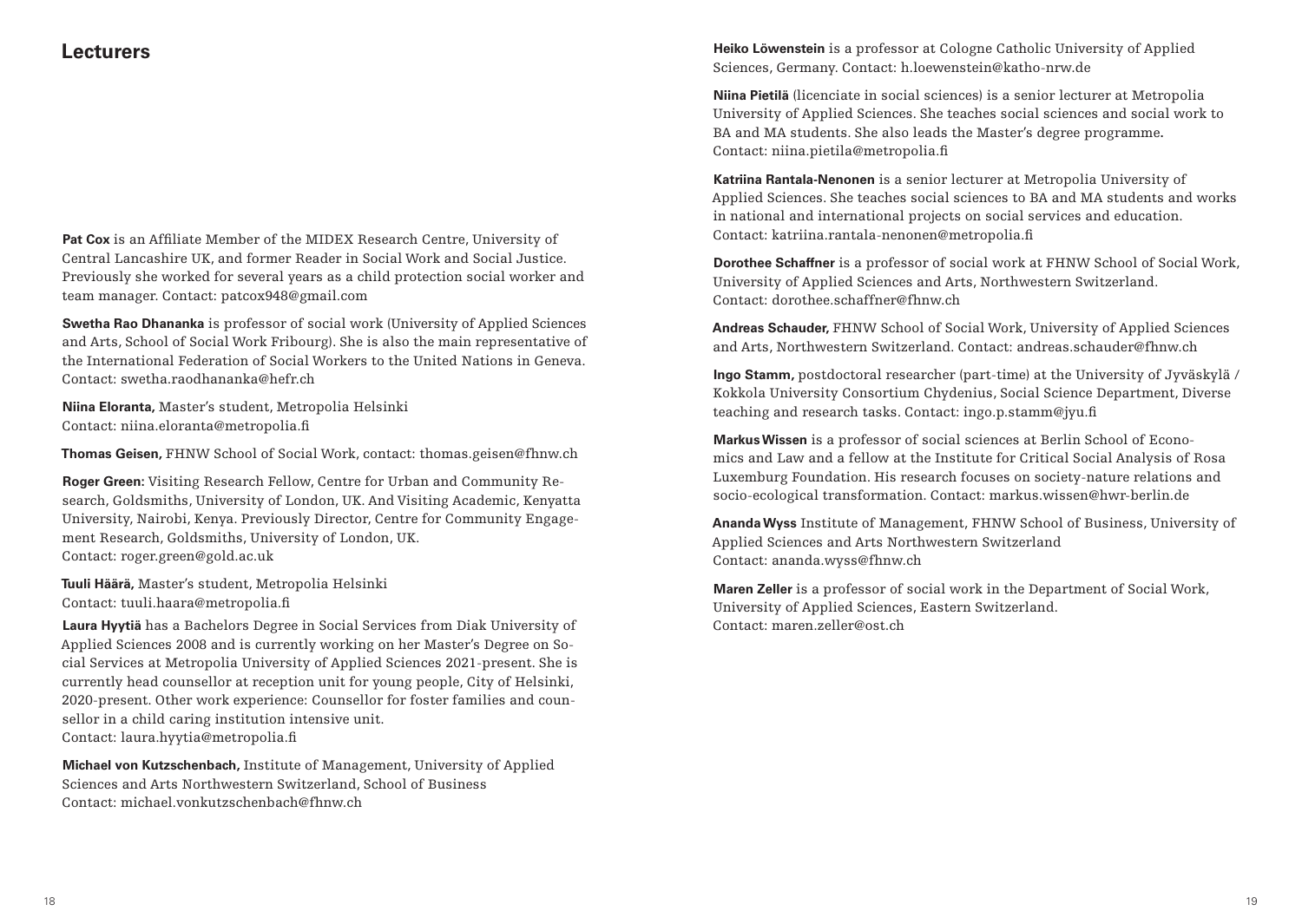## Student Assessment

## Maps and Directions

#### FHNW Campus Muttenz

Students are assessed for their critical reflection skills and their ability to assimilate and reflect on specific aspects of the knowledge acquired during the Summer School.

Assessment is based on a group poster that elaborates on the selected content of one of the workshops and the various lectures. Posters are presented on the final day of the workshop.

### Assessment Criteria for Posters

### − Formal

Structure, clarity, use of visual elements in relation to text, aesthetic appeal.

− Content

**Concerts**<br>Quantity and quality of the above aspects. Quality refers to the logical, concise, and consolidated design of information, that is, argumentation.

#### − Reflection

Succinct presentation of the topics and issues discussed in the workshops and lectures. 10-minute or so walk via Zwinglistrasse

## Grades

Pass/fail



- **A From Muttenz railway station** A six-minute walk via Hofackerstrasse or Grenzacherstrasse and through the campus park
- **B Bus 47** (from Bottmingen) or **63** (from Dornach) to the "Fachhochschule" stop, then a two-minute walk
- **C From the "Zum Park" tram stop in Muttenz** Tram 14 from Basel and Pratteln, then a 10-minute walk via Zwinglistrasse and Kriegackerstrasse

#### **Arrival by car**

Hagnau junction, A18 towards Delémont then Muttenz-Nord exit

Walking route from train/tram -----